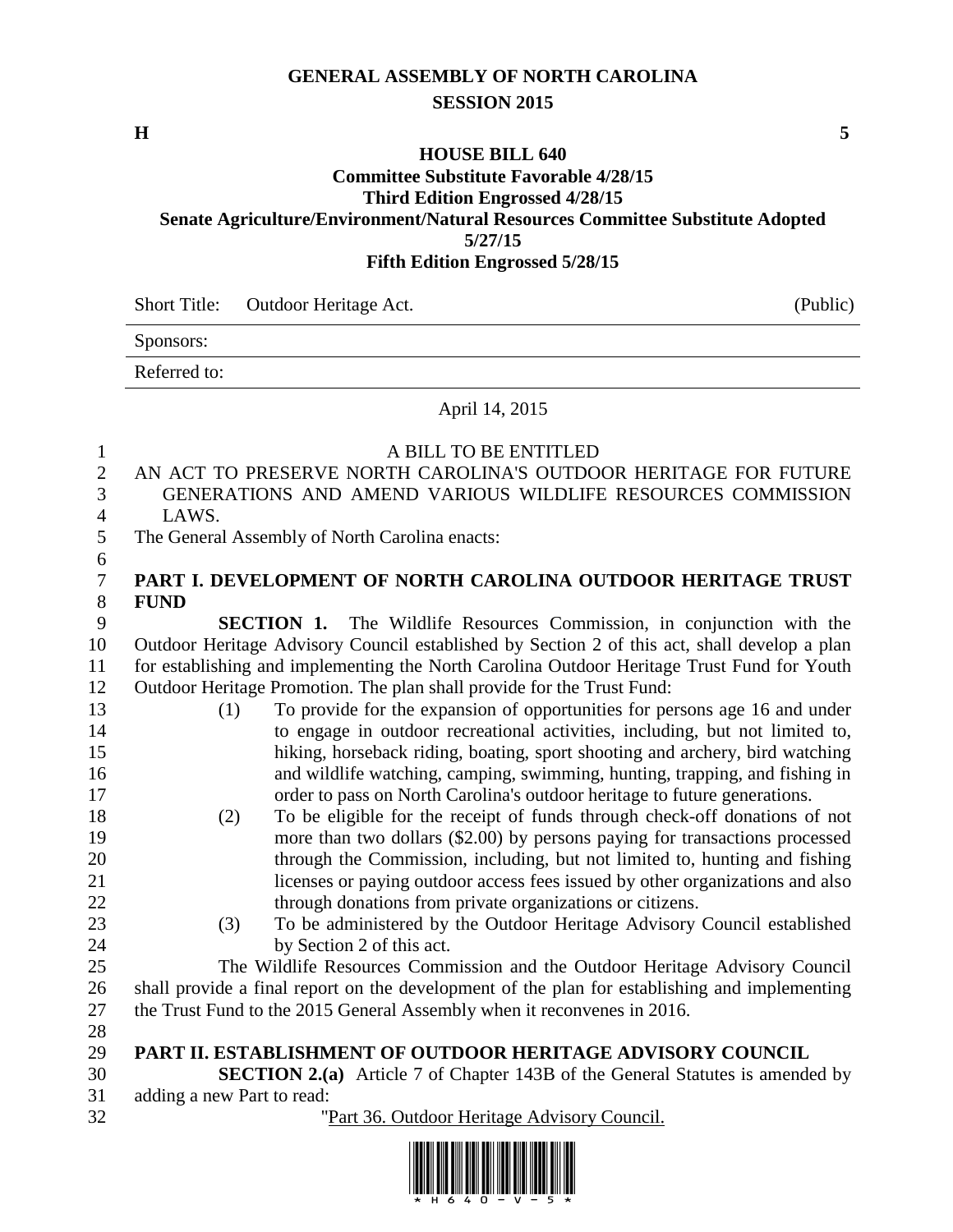### **General Assembly Of North Carolina Session 2015** "**§ 143B-344.60. Outdoor Heritage Advisory Council.** (a) The Outdoor Heritage Advisory Council is established within the North Carolina Wildlife Resources Commission for organizational and budgetary purposes only. The Council shall exercise all of its statutory powers independent of control by the Executive Director of the Wildlife Resources Commission. The Council shall advise State agencies and the General Assembly on the promotion of outdoor recreational activities, including, but not limited to, hiking, horseback riding, boating, sport shooting and archery, bird watching and wildlife watching, camping, swimming, hunting, trapping, and fishing in order to preserve North Carolina's outdoor heritage for future generations. (b) The Council shall consist of 11 members, appointed as follows: (1) Three members appointed by the General Assembly, upon the recommendation of the President Pro Tempore of the Senate. (2) Three members appointed by the General Assembly, upon the recommendation of the Speaker of the House of Representatives. (3) Three members appointed by the Governor. (4) One member appointed by the Commissioner of Agriculture. (5) One member appointed by the chair of the Wildlife Resources Commission. All members of the Council shall have knowledge and experience in outdoor recreational activities and have a demonstrated interest in promoting outdoor heritage. (c) The terms of the initial members of the Council shall commence October 1, 2015. Of the Governor's initial appointments, one member shall be designated to serve a term of three years, one member shall be designated to serve a term of two years, and one member shall be designated to serve a term of one year. Of the initial appointments by the President Pro Tempore of the Senate, one member shall be designated to serve a term of three years, one member shall be designated to serve a term of two years, and one member shall be designated to serve a term of one year. Of the initial appointments by the Speaker of the House of Representatives, one member shall be designated to serve a term of three years, one member 28 shall be designated to serve a term of two years, and one member shall be designated to serve a term of one year. The members appointed by the Commissioner of Agriculture and the chair of the Wildlife Resources Commission shall each serve an initial term of four years. After the initial appointees' terms have expired, all members shall be appointed for a term of four years. No member shall serve more than two successive terms. Any appointment to fill a vacancy on the Council created by the resignation, dismissal, death, or disability of a member shall be for the balance of the unexpired term. (d) The initial chair of the Council shall be designated by the Governor from the Council members. The initial chair shall hold this office for not more than one year. Subsequent chairs shall be elected by the Council for terms of two years. (e) The Council shall meet quarterly and at other times at the call of the chair. A majority of members of the Council shall constitute a quorum. (f) Council members shall be reimbursed for expenses incurred in the performance of their duties in accordance with G.S. 138-5 and G.S. 138-6, as applicable. (g) The Executive Director of the Wildlife Resources Commission shall provide clerical and other assistance as needed." **SECTION 2.(b)** This section becomes effective July 1, 2015. **PART III. EXPANDED ACCESS TO PUBLIC LANDS SECTION 3.(a)** The Legislative Research Commission shall study the need for expanded access to public lands. The Commission shall examine the ways in which public land management plans affect opportunities to engage in outdoor recreational activities, including,

 but not limited to, hiking, horseback riding, boating, sport shooting and archery, bird watching and wildlife watching, camping, swimming, hunting, trapping, and fishing and make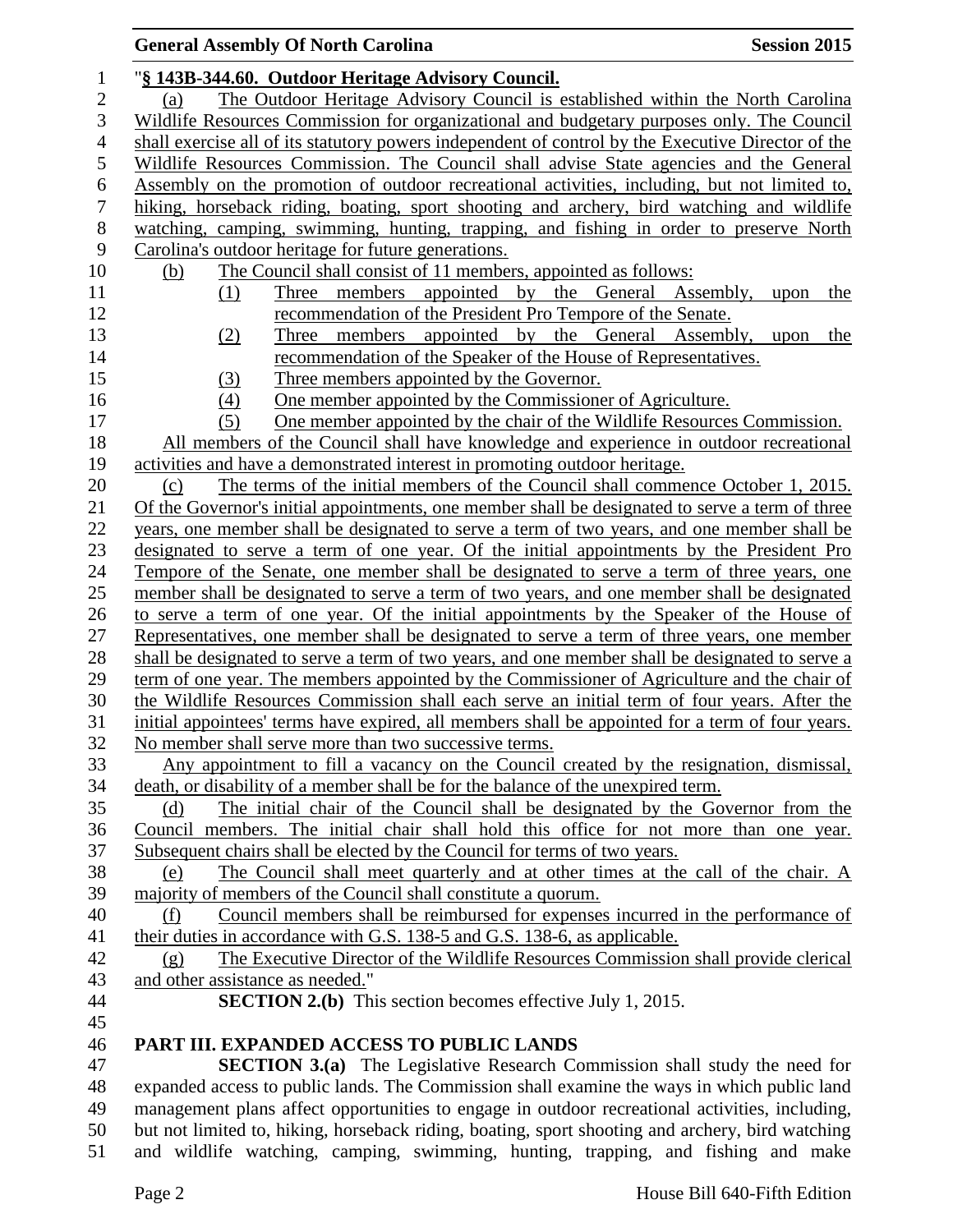|                  | <b>General Assembly Of North Carolina</b><br><b>Session 2015</b>                                 |  |
|------------------|--------------------------------------------------------------------------------------------------|--|
| $\mathbf{1}$     | recommendations for increasing the public's opportunities to access public lands for those       |  |
| $\boldsymbol{2}$ | purposes.                                                                                        |  |
| 3                | <b>SECTION 3.(b)</b> The Legislative Research Commission may make an interim                     |  |
| $\overline{4}$   | report to the 2015 General Assembly when it reconvenes in 2016 and shall make its final report   |  |
| 5                | to the 2017 General Assembly when it convenes.                                                   |  |
| $\sqrt{6}$       |                                                                                                  |  |
| $\boldsymbol{7}$ | PART IV. "THREE STRIKES" RULE FOR HUNTING ON POSTED PROPERTY AND                                 |  |
| $8\,$            | <b>REVIEW SUSPENSION OF HUNTING PRIVILEGES FOR NEGLIGENT HUNTERS</b>                             |  |
| 9                | <b>SECTION 4.(a)</b> G.S. 113-276.3(d) is amended by adding a new subdivision to                 |  |
| 10               | read:                                                                                            |  |
| 11               | "\\$ 113-276.3. Mandatory suspension of entitlement to license or permit for fixed period        |  |
| 12               | upon conviction of specified offenses.                                                           |  |
| 13               |                                                                                                  |  |
| 14               | Any violation of this Subchapter or of any rule adopted by the Wildlife Resources<br>(d)         |  |
| 15               | Commission under the authority of this Subchapter which is subject to a penalty greater than     |  |
| 16               | the one provided in G.S. 113-135(a)(1) is a suspension of fense. Conviction of any of the        |  |
| 17               | following suspension offenses results in a suspension for a period of two years:                 |  |
| 18               | A violation of G.S. 113-294(b).<br>(1)                                                           |  |
| 19               | (2)<br>A violation of G.S. $113-294(c)$ .                                                        |  |
| 20               | A violation of G.S. 113-294(c1).<br>(2a)                                                         |  |
| 21               | A violation of G.S. 113-294(e).<br>(3)                                                           |  |
| 22               | Repealed by Session Laws 1999-120, s. 2, effective October 1, 1999.<br>(4)                       |  |
| 23               | A violation of G.S. 113-291.1A.<br>(5)                                                           |  |
| 24               | A third or subsequent violation of G.S. 14-159.6(a).<br>(6)                                      |  |
| 25               | A conviction of any other suspension offense results in a suspension for a period of one year."  |  |
| 26               | <b>SECTION 4.(b)</b> The Wildlife Resources Commission shall review the provisions               |  |
| 27               | of Article 21B of Chapter 113 of the General Statutes that provide for the suspension of hunting |  |
| 28               | privileges upon conviction of criminally negligent hunting and determine whether those           |  |
| 29               | provisions should be amended or expanded to provide increased protection to the public from      |  |
| 30               | negligent or reckless hunting. In developing its findings, the Wildlife Resources Commission     |  |
| 31               | shall consult with organized hunting clubs and propose recommendations to address individuals    |  |
| 32               | who repeatedly violate club rules and regulations. The Wildlife Resources Commission shall       |  |
| 33               | also consult with public interest groups in developing its findings. The Wildlife Resources      |  |
| 34               | Commission shall report its findings and recommendations to the 2015 General Assembly            |  |
| 35               | when it reconvenes in 2016.                                                                      |  |
| 36               |                                                                                                  |  |
| 37               | PART V. ALLOW SEVEN-DAY HUNTING ON PRIVATE LAND WITH PERMISSION                                  |  |
| 38               | OF THE OWNER                                                                                     |  |
| 39               | <b>SECTION 5.(a)</b> G.S. 103-2 reads as rewritten:                                              |  |
| 40               | "§ 103-2. Hunting-Method of take when hunting on Sunday.                                         |  |
| 41               | If any person shall, except in defense of his own property, hunt on Sunday, having<br>(a)        |  |
| 42               | with him a shotgun, rifle, or pistol, he Any landowner or member of his or her family, or any    |  |
| 43               | person with written permission from the landowner, may hunt with the use of firearms on          |  |
| 44               | Sunday on the landowner's property, except that the following limitations apply:                 |  |
| 45               | Hunting on Sunday before noon is prohibited.<br><u>(1)</u>                                       |  |
| 46               | Hunting of migratory birds on Sunday is prohibited.<br>(2)                                       |  |
| 47               | (3)<br>The use of a firearm to take deer that are run or chased by dogs on Sunday is             |  |
| 48               | prohibited.                                                                                      |  |
| 49               | Hunting on Sunday within 500 yards of a place of worship or any accessory<br>$\underline{(4)}$   |  |
| 50               | structure thereof, or within 500 yards of a residence not owned by the                           |  |
| 51               | landowner, is prohibited.                                                                        |  |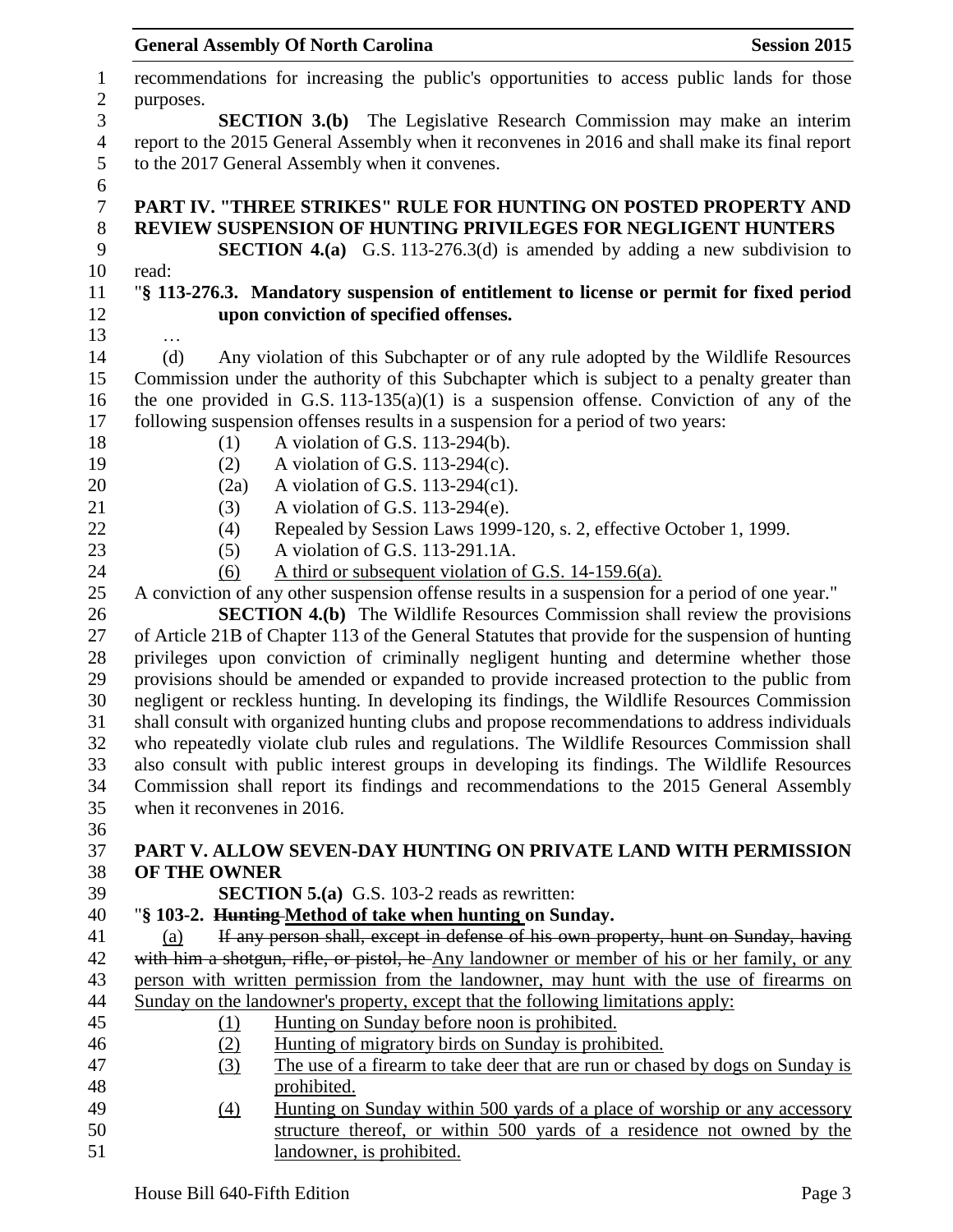| <u>Hunting on Sunday in a county having a population greater than 700,000</u><br>people is prohibited.<br>A person who hunts on Sunday in a manner prohibited under subsection (a) of this<br>section shall be guilty of a Class 3 misdemeanor. Provided, that the provisions hereof shall not<br>be of this section are not applicable to military reservations, the jurisdiction of which is<br>exclusively in the federal government, or to field trials authorized by the Wildlife Resources<br>Commission. Commission, or to actions taken in defense of a person's property. Wildlife<br>protectors are granted authority to enforce the provisions of this section."<br><b>SECTION 5.(b)</b> G.S. 153A-129 reads as rewritten:<br>"§ 153A-129. Firearms.<br>A Except as provided in this section, a county may by ordinance regulate, restrict, or<br>prohibit the discharge of firearms at any time or place except in any of the following instances:<br>when When used to take birds or animals pursuant to Chapter 113,<br>Subchapter IV, IV.<br>when When used in defense of person or property, property.<br>or when When used pursuant to lawful directions of law-enforcement<br>officers.<br>A county may by ordinance prohibit hunting on Sunday as allowed under<br>G.S. 103-2, provided the ordinance complies with all of the following:<br>The ordinance shall be applicable from January 1 until December 31 of any<br>year of effectiveness. |
|---------------------------------------------------------------------------------------------------------------------------------------------------------------------------------------------------------------------------------------------------------------------------------------------------------------------------------------------------------------------------------------------------------------------------------------------------------------------------------------------------------------------------------------------------------------------------------------------------------------------------------------------------------------------------------------------------------------------------------------------------------------------------------------------------------------------------------------------------------------------------------------------------------------------------------------------------------------------------------------------------------------------------------------------------------------------------------------------------------------------------------------------------------------------------------------------------------------------------------------------------------------------------------------------------------------------------------------------------------------------------------------------------------------------------------------------------------------------|
|                                                                                                                                                                                                                                                                                                                                                                                                                                                                                                                                                                                                                                                                                                                                                                                                                                                                                                                                                                                                                                                                                                                                                                                                                                                                                                                                                                                                                                                                     |
|                                                                                                                                                                                                                                                                                                                                                                                                                                                                                                                                                                                                                                                                                                                                                                                                                                                                                                                                                                                                                                                                                                                                                                                                                                                                                                                                                                                                                                                                     |
|                                                                                                                                                                                                                                                                                                                                                                                                                                                                                                                                                                                                                                                                                                                                                                                                                                                                                                                                                                                                                                                                                                                                                                                                                                                                                                                                                                                                                                                                     |
|                                                                                                                                                                                                                                                                                                                                                                                                                                                                                                                                                                                                                                                                                                                                                                                                                                                                                                                                                                                                                                                                                                                                                                                                                                                                                                                                                                                                                                                                     |
|                                                                                                                                                                                                                                                                                                                                                                                                                                                                                                                                                                                                                                                                                                                                                                                                                                                                                                                                                                                                                                                                                                                                                                                                                                                                                                                                                                                                                                                                     |
|                                                                                                                                                                                                                                                                                                                                                                                                                                                                                                                                                                                                                                                                                                                                                                                                                                                                                                                                                                                                                                                                                                                                                                                                                                                                                                                                                                                                                                                                     |
|                                                                                                                                                                                                                                                                                                                                                                                                                                                                                                                                                                                                                                                                                                                                                                                                                                                                                                                                                                                                                                                                                                                                                                                                                                                                                                                                                                                                                                                                     |
|                                                                                                                                                                                                                                                                                                                                                                                                                                                                                                                                                                                                                                                                                                                                                                                                                                                                                                                                                                                                                                                                                                                                                                                                                                                                                                                                                                                                                                                                     |
|                                                                                                                                                                                                                                                                                                                                                                                                                                                                                                                                                                                                                                                                                                                                                                                                                                                                                                                                                                                                                                                                                                                                                                                                                                                                                                                                                                                                                                                                     |
|                                                                                                                                                                                                                                                                                                                                                                                                                                                                                                                                                                                                                                                                                                                                                                                                                                                                                                                                                                                                                                                                                                                                                                                                                                                                                                                                                                                                                                                                     |
|                                                                                                                                                                                                                                                                                                                                                                                                                                                                                                                                                                                                                                                                                                                                                                                                                                                                                                                                                                                                                                                                                                                                                                                                                                                                                                                                                                                                                                                                     |
|                                                                                                                                                                                                                                                                                                                                                                                                                                                                                                                                                                                                                                                                                                                                                                                                                                                                                                                                                                                                                                                                                                                                                                                                                                                                                                                                                                                                                                                                     |
|                                                                                                                                                                                                                                                                                                                                                                                                                                                                                                                                                                                                                                                                                                                                                                                                                                                                                                                                                                                                                                                                                                                                                                                                                                                                                                                                                                                                                                                                     |
|                                                                                                                                                                                                                                                                                                                                                                                                                                                                                                                                                                                                                                                                                                                                                                                                                                                                                                                                                                                                                                                                                                                                                                                                                                                                                                                                                                                                                                                                     |
|                                                                                                                                                                                                                                                                                                                                                                                                                                                                                                                                                                                                                                                                                                                                                                                                                                                                                                                                                                                                                                                                                                                                                                                                                                                                                                                                                                                                                                                                     |
|                                                                                                                                                                                                                                                                                                                                                                                                                                                                                                                                                                                                                                                                                                                                                                                                                                                                                                                                                                                                                                                                                                                                                                                                                                                                                                                                                                                                                                                                     |
|                                                                                                                                                                                                                                                                                                                                                                                                                                                                                                                                                                                                                                                                                                                                                                                                                                                                                                                                                                                                                                                                                                                                                                                                                                                                                                                                                                                                                                                                     |
|                                                                                                                                                                                                                                                                                                                                                                                                                                                                                                                                                                                                                                                                                                                                                                                                                                                                                                                                                                                                                                                                                                                                                                                                                                                                                                                                                                                                                                                                     |
|                                                                                                                                                                                                                                                                                                                                                                                                                                                                                                                                                                                                                                                                                                                                                                                                                                                                                                                                                                                                                                                                                                                                                                                                                                                                                                                                                                                                                                                                     |
|                                                                                                                                                                                                                                                                                                                                                                                                                                                                                                                                                                                                                                                                                                                                                                                                                                                                                                                                                                                                                                                                                                                                                                                                                                                                                                                                                                                                                                                                     |
|                                                                                                                                                                                                                                                                                                                                                                                                                                                                                                                                                                                                                                                                                                                                                                                                                                                                                                                                                                                                                                                                                                                                                                                                                                                                                                                                                                                                                                                                     |
|                                                                                                                                                                                                                                                                                                                                                                                                                                                                                                                                                                                                                                                                                                                                                                                                                                                                                                                                                                                                                                                                                                                                                                                                                                                                                                                                                                                                                                                                     |
|                                                                                                                                                                                                                                                                                                                                                                                                                                                                                                                                                                                                                                                                                                                                                                                                                                                                                                                                                                                                                                                                                                                                                                                                                                                                                                                                                                                                                                                                     |
| The ordinance shall allow for individuals hunting in an adjacent county with                                                                                                                                                                                                                                                                                                                                                                                                                                                                                                                                                                                                                                                                                                                                                                                                                                                                                                                                                                                                                                                                                                                                                                                                                                                                                                                                                                                        |
| no restriction on Sunday hunting to retrieve any animal lawfully shot from                                                                                                                                                                                                                                                                                                                                                                                                                                                                                                                                                                                                                                                                                                                                                                                                                                                                                                                                                                                                                                                                                                                                                                                                                                                                                                                                                                                          |
| the adjacent county.                                                                                                                                                                                                                                                                                                                                                                                                                                                                                                                                                                                                                                                                                                                                                                                                                                                                                                                                                                                                                                                                                                                                                                                                                                                                                                                                                                                                                                                |
| The ordinance shall be applicable to the entire county.                                                                                                                                                                                                                                                                                                                                                                                                                                                                                                                                                                                                                                                                                                                                                                                                                                                                                                                                                                                                                                                                                                                                                                                                                                                                                                                                                                                                             |
| A county may also-regulate the display of firearms on the public roads, sidewalks,                                                                                                                                                                                                                                                                                                                                                                                                                                                                                                                                                                                                                                                                                                                                                                                                                                                                                                                                                                                                                                                                                                                                                                                                                                                                                                                                                                                  |
| alleys, or other public property.                                                                                                                                                                                                                                                                                                                                                                                                                                                                                                                                                                                                                                                                                                                                                                                                                                                                                                                                                                                                                                                                                                                                                                                                                                                                                                                                                                                                                                   |
| This section does not limit a county's authority to take action under Article 1A of                                                                                                                                                                                                                                                                                                                                                                                                                                                                                                                                                                                                                                                                                                                                                                                                                                                                                                                                                                                                                                                                                                                                                                                                                                                                                                                                                                                 |
| Chapter 166A of the General Statutes."                                                                                                                                                                                                                                                                                                                                                                                                                                                                                                                                                                                                                                                                                                                                                                                                                                                                                                                                                                                                                                                                                                                                                                                                                                                                                                                                                                                                                              |
| <b>SECTION 5.(c)</b> Subsection (b) of this section becomes effective October 1, 2017.                                                                                                                                                                                                                                                                                                                                                                                                                                                                                                                                                                                                                                                                                                                                                                                                                                                                                                                                                                                                                                                                                                                                                                                                                                                                                                                                                                              |
|                                                                                                                                                                                                                                                                                                                                                                                                                                                                                                                                                                                                                                                                                                                                                                                                                                                                                                                                                                                                                                                                                                                                                                                                                                                                                                                                                                                                                                                                     |
| A county may adopt an ordinance to prohibit Sunday hunting prior to October 1, 2017, but any                                                                                                                                                                                                                                                                                                                                                                                                                                                                                                                                                                                                                                                                                                                                                                                                                                                                                                                                                                                                                                                                                                                                                                                                                                                                                                                                                                        |
| such ordinance shall not become effective until October 1, 2017. The remainder of this section                                                                                                                                                                                                                                                                                                                                                                                                                                                                                                                                                                                                                                                                                                                                                                                                                                                                                                                                                                                                                                                                                                                                                                                                                                                                                                                                                                      |
| becomes effective October 1, 2015.                                                                                                                                                                                                                                                                                                                                                                                                                                                                                                                                                                                                                                                                                                                                                                                                                                                                                                                                                                                                                                                                                                                                                                                                                                                                                                                                                                                                                                  |
|                                                                                                                                                                                                                                                                                                                                                                                                                                                                                                                                                                                                                                                                                                                                                                                                                                                                                                                                                                                                                                                                                                                                                                                                                                                                                                                                                                                                                                                                     |
| PART VI. MINIMUM WEIGHT OF ADULT BEARS                                                                                                                                                                                                                                                                                                                                                                                                                                                                                                                                                                                                                                                                                                                                                                                                                                                                                                                                                                                                                                                                                                                                                                                                                                                                                                                                                                                                                              |
| <b>SECTION 6.</b> Any rule adopted by the Wildlife Resources Commission that                                                                                                                                                                                                                                                                                                                                                                                                                                                                                                                                                                                                                                                                                                                                                                                                                                                                                                                                                                                                                                                                                                                                                                                                                                                                                                                                                                                        |
| regulates the taking of female bears with cubs or that regulates the taking or possession of cub                                                                                                                                                                                                                                                                                                                                                                                                                                                                                                                                                                                                                                                                                                                                                                                                                                                                                                                                                                                                                                                                                                                                                                                                                                                                                                                                                                    |
| bears shall define cub bears as bears weighing less than 75 pounds.                                                                                                                                                                                                                                                                                                                                                                                                                                                                                                                                                                                                                                                                                                                                                                                                                                                                                                                                                                                                                                                                                                                                                                                                                                                                                                                                                                                                 |
|                                                                                                                                                                                                                                                                                                                                                                                                                                                                                                                                                                                                                                                                                                                                                                                                                                                                                                                                                                                                                                                                                                                                                                                                                                                                                                                                                                                                                                                                     |
| PART VII. EXTEND BREEDING SEASON FOR FOXES AT BLADEN LAKES STATE                                                                                                                                                                                                                                                                                                                                                                                                                                                                                                                                                                                                                                                                                                                                                                                                                                                                                                                                                                                                                                                                                                                                                                                                                                                                                                                                                                                                    |
|                                                                                                                                                                                                                                                                                                                                                                                                                                                                                                                                                                                                                                                                                                                                                                                                                                                                                                                                                                                                                                                                                                                                                                                                                                                                                                                                                                                                                                                                     |
|                                                                                                                                                                                                                                                                                                                                                                                                                                                                                                                                                                                                                                                                                                                                                                                                                                                                                                                                                                                                                                                                                                                                                                                                                                                                                                                                                                                                                                                                     |
| <b>FOREST GAME LAND</b>                                                                                                                                                                                                                                                                                                                                                                                                                                                                                                                                                                                                                                                                                                                                                                                                                                                                                                                                                                                                                                                                                                                                                                                                                                                                                                                                                                                                                                             |
| <b>SECTION 7.(a)</b> G.S. 113-291.4 is amended by adding a new subsection to read:                                                                                                                                                                                                                                                                                                                                                                                                                                                                                                                                                                                                                                                                                                                                                                                                                                                                                                                                                                                                                                                                                                                                                                                                                                                                                                                                                                                  |
| "§ 113-291.4. Regulation of foxes; study of fox and fur-bearer populations.                                                                                                                                                                                                                                                                                                                                                                                                                                                                                                                                                                                                                                                                                                                                                                                                                                                                                                                                                                                                                                                                                                                                                                                                                                                                                                                                                                                         |
|                                                                                                                                                                                                                                                                                                                                                                                                                                                                                                                                                                                                                                                                                                                                                                                                                                                                                                                                                                                                                                                                                                                                                                                                                                                                                                                                                                                                                                                                     |
| The Wildlife Resources Commission shall prohibit the use of dogs in hunting foxes                                                                                                                                                                                                                                                                                                                                                                                                                                                                                                                                                                                                                                                                                                                                                                                                                                                                                                                                                                                                                                                                                                                                                                                                                                                                                                                                                                                   |
| during the period from March 15 through July 15 in Bladen Lakes State Forest Game Land."                                                                                                                                                                                                                                                                                                                                                                                                                                                                                                                                                                                                                                                                                                                                                                                                                                                                                                                                                                                                                                                                                                                                                                                                                                                                                                                                                                            |
| <b>SECTION 7.(b)</b> This section becomes effective June 1, 2015.                                                                                                                                                                                                                                                                                                                                                                                                                                                                                                                                                                                                                                                                                                                                                                                                                                                                                                                                                                                                                                                                                                                                                                                                                                                                                                                                                                                                   |
| PART VIII. EXEMPTION FROM CIVIL LIABILITY FOR LANDOWNERS GIVING                                                                                                                                                                                                                                                                                                                                                                                                                                                                                                                                                                                                                                                                                                                                                                                                                                                                                                                                                                                                                                                                                                                                                                                                                                                                                                                                                                                                     |
|                                                                                                                                                                                                                                                                                                                                                                                                                                                                                                                                                                                                                                                                                                                                                                                                                                                                                                                                                                                                                                                                                                                                                                                                                                                                                                                                                                                                                                                                     |